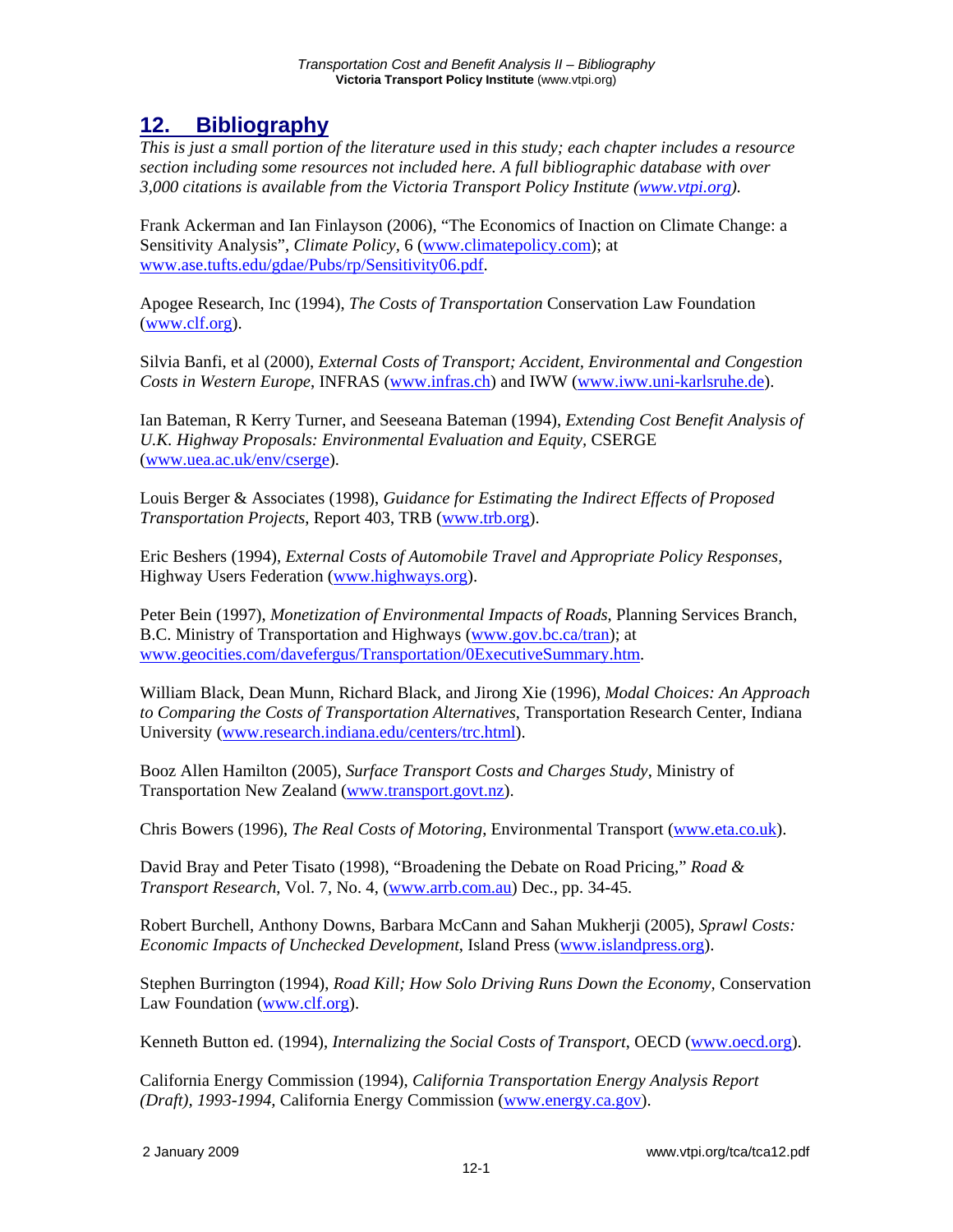Cambridge Systematics, Inc. (1994), *Highway Cost and Pricing Study,* Wisconsin Department of Transportation (www.dot.wisconsin.gov), Sept. 1994.

Michael Cameron (1994), *Efficiency and Fairness on the Road,* Environmental Defense Fund (www.edf.org).

CMHC (2006), *Tool For Costing Sustainable Community Planning*, Canadian Mortgage and Housing Corporation (www.cmhc-schl.gc.ca); at www.dcs.sala.ubc.ca/UPLOAD/RESOURCES/links/CMHC\_CostingToolUserGuide.pdf.

Daniel Carlson, Lisa Wormser, and Cy Ulberg (1995), *At Road's End: Transportation and Land Use Choices for Communities,* Island Press (www.islandpress.org).

CTA (1998), *The Real Price of Gasoline; Analysis of the Hidden External Costs Consumers Pay to Fuel Their Automobiles,* Center for Technology Assessment (www.icta.org); at www.icta.org/doc/Real Price of Gasoline.pdf.

Clifford Cobb (1998), *The Roads Aren't Free; Estimating the Full Social Costs of Driving and the Effects of Accurate Pricing*, Redefining Progress (www.rprogress.org); at www.rprogress.org/publications/1998/wpts3\_execsum.htm

Committee for Study of Public Policy for Surface Freight Transport (1996), *Paying Our Way; Estimating Marginal Social Costs of Freight Transport*, TRB (www.trb.org).

CUTR (2007), *Economics of Travel Demand Management: Comparative Cost Effectiveness and Public Investment*, Center for Urban Transportation Research (www.nctr.usf.edu); at www.nctr.usf.edu/pdf/77704.pdf

Elizabeth Deakin and Greig Harvey (1995), *Transportation Pricing Strategies for California: An Assessment of Congestion, Emissions, Energy and Equity Impacts*, California Air Resources Board (www.arb.ca.gov), Contract No. 92-316.

John DeCicco and Hugh Morris (1998), *The Costs of Transportation in Southeastern Wisconsin*, American Council for an Energy-Efficient Economy (www.aceee.org); at www.aceee.org/pubs/t982.htm

Mark Delucchi, et al. (1996 – 2007), *Annualized Social Cost of Motor Vehicle Use in the United States, Based on 1990-1991 Data*, Vol. 1-21, Institute of Transportation Studies (www.its.ucdavis.edu); at www.its.ucdavis.edu/people/faculty/delucchi/index.php)

Mark Delucchi (1996), "Total Cost of Motor-Vehicle Use," *Access* (www.uctc.net), No. 8, Spring 1996, pp. 7-13; at www.uctc.net/access/access08.shtml

Mark Delucchi (2007), "Do Motor-Vehicle Users in the US Pay Their Way?," *Transportation Research Part A* (www.elsevier.com/locate/tra), Volume 41, Issue 10, Dec. 2007, pp. 982-1003.

S. Donovan, et al. (2008), *Managing Transport Challenges When Oil Prices Rise*, Research Report 357, New Zealand Transport Agency (www.ltsa.govt.nz); at www.ltsa.govt.nz/research/reports/357.pdf.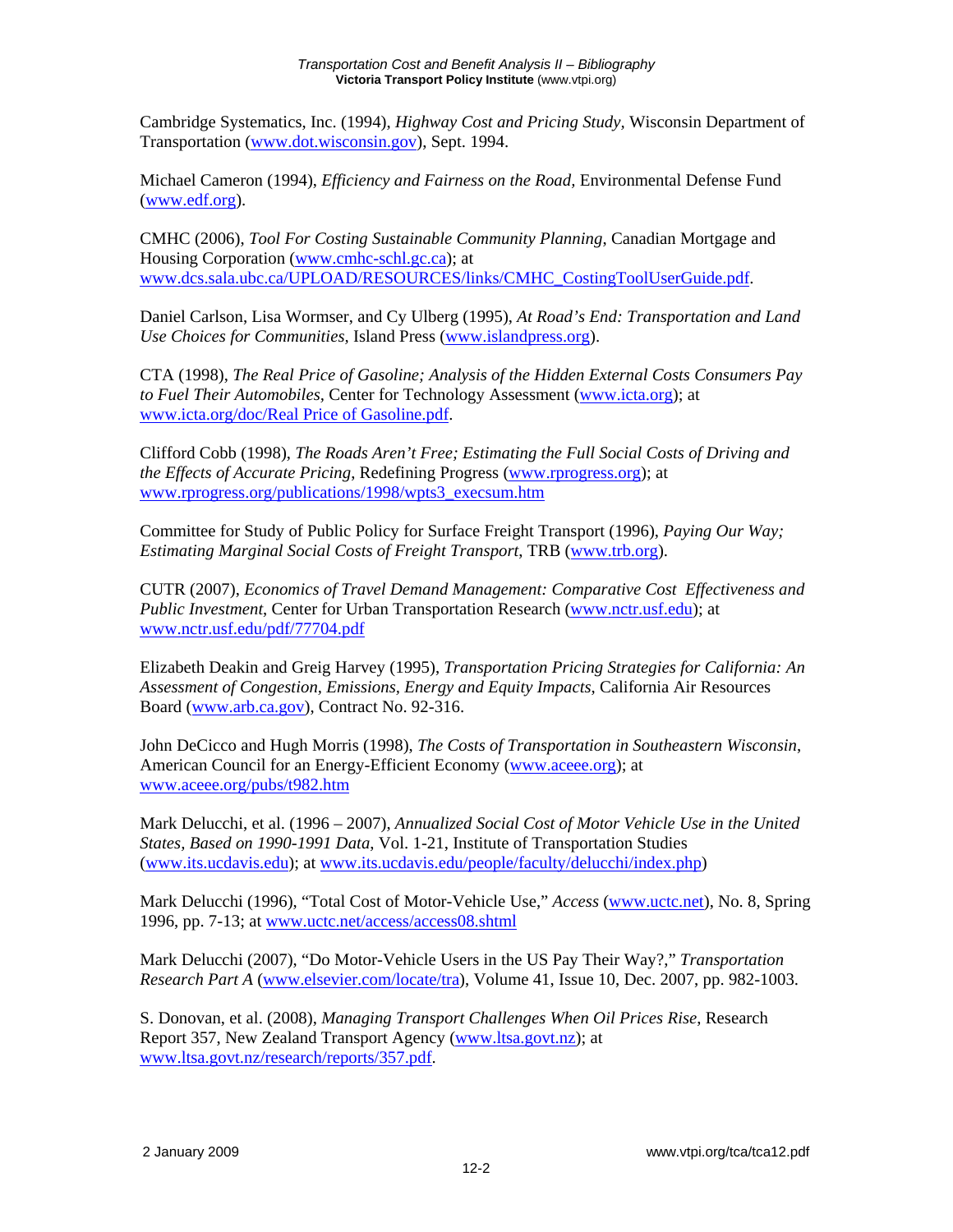Anthony Downs (1992), *Stuck in Traffic; Coping with Peak-Hour Traffic Congestion*, Brookings Institute (www.brookings.edu).

DRI/McGraw-Hill (1994), *Transportation Sector Subsidies: U.S. Case Study*, USEPA, Office of Policy, Planning and Evaluation (www.epa.gov), November.

Ecorys Transport and Ce Delft (2005), *Infrastructure Expenditures and Costs: Practical Guidelines to Calculate Total Infrastructure Costs for Five Modes of Transport*, CE Delft (www.ce.nl) for the European Commission (www.ec.europa.eu); at http://ec.europa.eu/ten/transport/documentation/doc/2005\_11\_30\_guidelines\_infrastructure\_report\_en.pdf.

EDRG (2007), *Monetary Valuation of Hard-to-Quantify Transportation Impacts: Valuing Environmental, Health/Safety & Economic Development Impacts*, NCHRP 8-36-61, National Cooperative Highway Research Program (www.trb.org/nchrp); at www.statewideplanning.org/\_resources/63\_NCHRP8-36-61.pdf.

EcoNorthwest and Parsons Brinckerhoff Quade & Douglas (1995), *Evaluation of Transportation Alternatives; Least Cost Planning: Principles, Applications and Issues,* FHWA (www.fhwa.dot.gov), Metropolitan Planning Technical Report #6, Sept. 1995.

EPA (1998), *Guidance on the Use of Market Mechanisms to Reduce Transportation Emissions*, USEPA (www.epa.gov).

European Environment Agency (2008), *Climate for a transport change*, (www.eea.europa.eu); at http://reports.eea.europa.eu/eea\_report\_2008\_1/en/EEA\_report\_1\_2008\_TERM.PDF.

Reid Ewing (1995), "Measuring Transportation Performance," *Tran. Qrly*, Vol. 49, No.1 (www.enotrans.com), Winter.

FHWA (1997), *1997 Federal Highway Cost Allocation Study,* USDOT (www.fhwa.dot.gov); at www.fhwa.dot.gov/policy/hcas/summary/index.htm

FHWA (2007), *Growth in Highway Construction and Maintenance Costs,* Federal Highway Administration (www.fhwa.dot.gov); at www.oig.dot.gov/StreamFile?file=/data/pdfdocs/Growth\_in\_Highway\_Construction\_and\_Mainte nance\_Costs\_Final.pdf

Finra (1997), *Valuation of Impacts of Road Traffic Emission*, Finish National Road Administration, Finnra, (www.tiehallinto.fi), ISBN 951-726-323-6.

FRA (1993), *Environmental Externalities and Social Costs of Transportation Systems-Measuring, Mitigation & Costs,* Federal Railroad Administration (www.fra.dot.gov).

Lawrence Frank, Sarah Kavage and Todd Litman (2006), *Promoting Public Health Through Smart Growth: Building Healthier Communities Through Transportation And Land Use Policies*, Smart Growth BC (www.smartgrowth.bc.ca); at www.vtpi.org/sgbc\_health.pdf.

Luc Gagnon (2006); *Greenhouse Gas Emissions from Transportation Options*, Hydro Quebec (www.hydroquebec.com); at www.hydroquebec.com/sustainabledevelopment/documentation/pdf/options\_energetiques/transport\_en\_2006.pdf.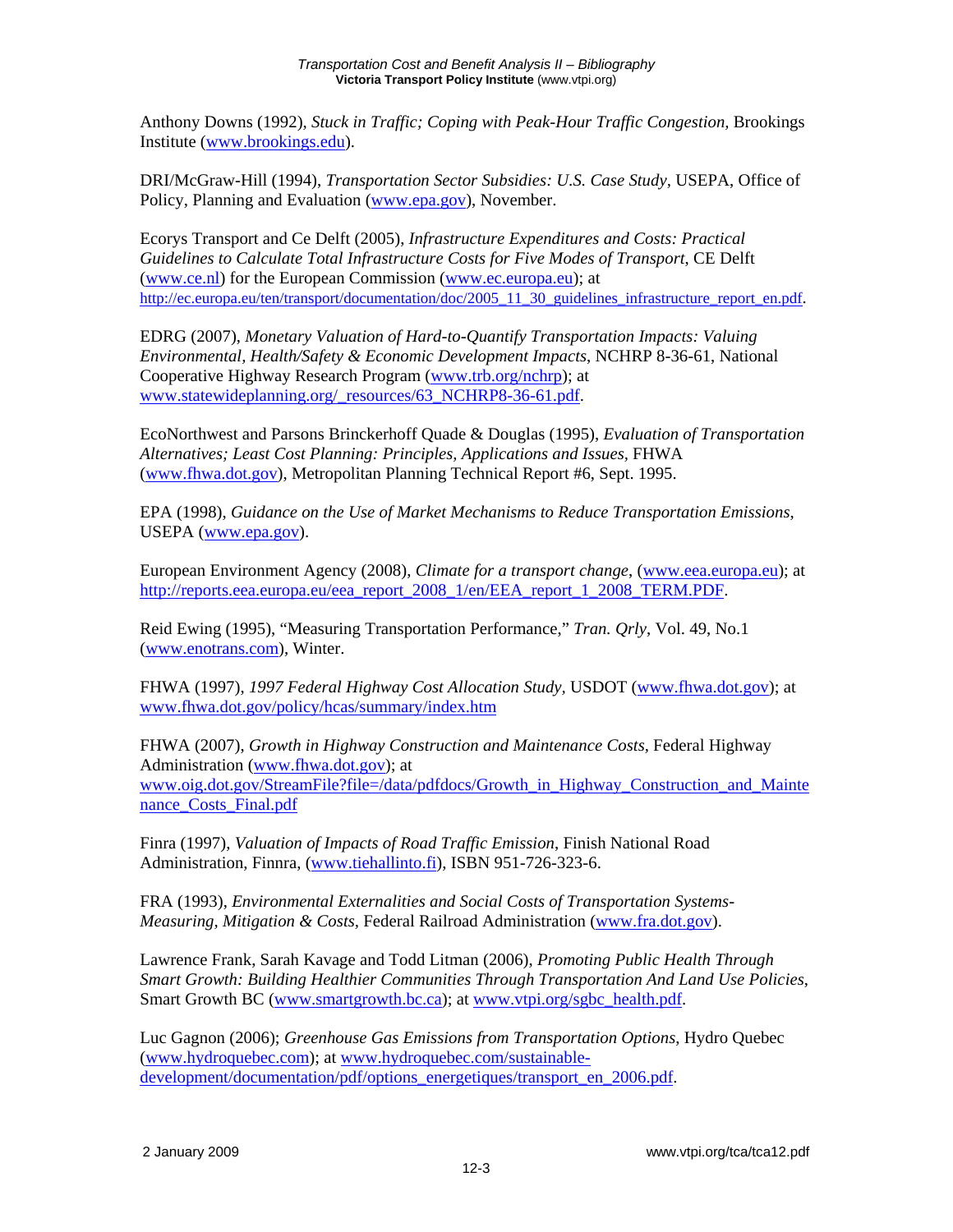Ross Garnault et al. (2008) *The Garnault Climate Change Review:Final Report,* Australian Department of Climate Change (www.climatechange.gov.au); at www.garnautreview.org.au.

Stephen Goddard (1994), *Getting There: The Epic Struggle Between Road and Rail in the American Century,* Basic Books.

Kenneth Green (1995), *Defending Automobility*, Reason Foundation (www.reason.org).

David Greene, Donald Jones and Mark Delucchi eds. (1997), *The Full Costs and Benefits of Transportation*, Springer (www.springer.com).

Susan Grant-Muller and James Laird (2007), *International Literature Review of the Costs of Road Traffic Congestion*, Scottish Executive (www.scotland.gov.uk); at www.scotland.gov.uk/Publications/2006/11/01103351/0.

Mark Hanson (1992), "Automobile Subsidies and Land Use: Estimates and Policy Review," *Journal of the American Planning Association*, (www.planning.org),Winter.

Mark Hanson (1992), *The Nature and Magnitude of Social Costs of Urban Roadway Use; Literature Survey and Summary of Findings,* Federal Highway Administration (www.fhwa.dot.gov).

Stanley Hart and Alvin Spivak (1993), *The Elephant in the Bedroom; Automobile Dependency and Denial,* New Paradigm Books (Pasadena).

Quentin Heaney, Margaret O'Mahony, and Eithne Gibbons (1999), "External Costs Associated with Interregional Transport," *Transportation Research Record 1659* (www.trb.org), pp. 79-86.

Jane Holtz Kay (1997), *Asphalt Nation*, Crown (New York).

L. Hyndman (Chair), (1992), *Directions: the Final Report of the Royal Commission on National Passenger Transportation,* Minister of Supply and Services Canada (www.tpsgc-pwgsc.gc.ca).

IBI Group (1995), *Full Cost Transportation and Cost-Based Pricing Strategies,* National Round Table on the Environment and Economy, Transportation and Climate Change Collaborative (www.nrtee-trnee.ca).

ICLEI (1997), *Uncovering Auto Subsidies: Calculating How Much Your Local Government Spends Subsidizing Cars*, Cities for Climate Protection, International Council for Local Environmental Initiatives (www.iclei.org).

IEA (2005), *Saving Oil in a Hurry,* International Energy Agency (www.iea.org); at www.iea.org/Textbase/publications/free\_new\_Desc.asp?PUBS\_ID=1474.

Elmer Johnson, Project Director (1993), *Avoiding the Collision of Cities and Cars*, American Academy of Arts and Sciences (www.amacad.org).

IPCC (2007) *Climate Change 2007: Synthesis Report - Summary for Policymakers* (www.ipcc.ch); at www.ipcc.ch/pdf/assessment-report/ar4/syr/ar4\_syr\_spm.pdf.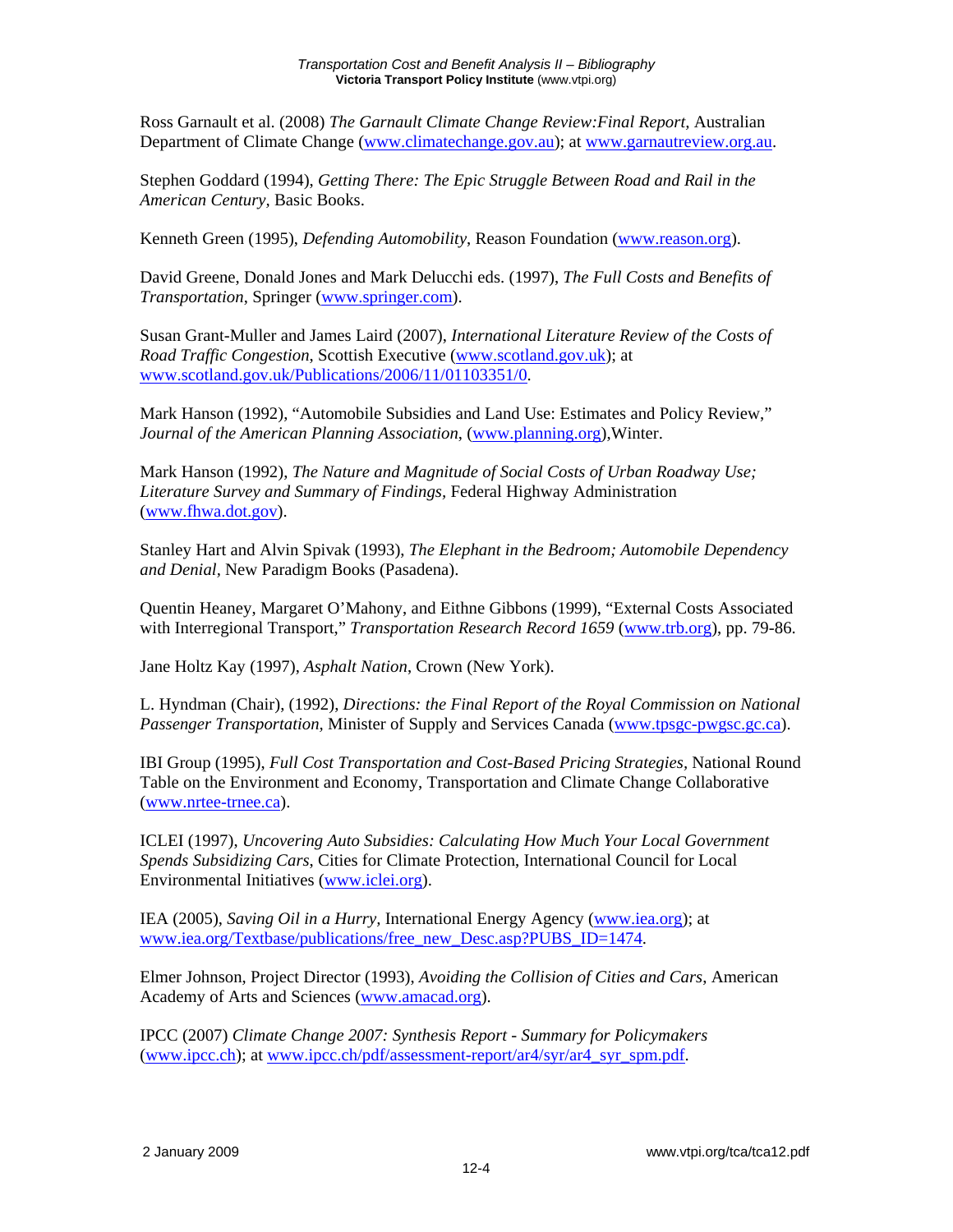IPCC Working Group III (2007), *5 Transport and its Infrastructure* (www.ipcc.ch); at www.ipcc.ch/ipccreports/ar4-wg3.htm

K.T. Analytics and Victoria Transport Policy Institute (1997), *Review of Cost of Driving Studies*, Metropolitan Washington Council of Governments (www.mwcog.org).

Per Kageson (1994), *Getting the Prices Right: A European Scheme for Making Transport Pay Its True Costs,* European Federation for Transport and Environment (www.transportenvironment.org).

Luke H. Klipp (2004), *The Real Costs Of San Francisco's Off-Street Residential Parking Requirements: An Analysis Of Parking's Impact On Housing Finance Ability And Affordability*, Transportation for a Livable City (www.livablecity.org); at www.livablecity.org/resources/Parking\_Housing\_Affordability\_Final.pdf.

KPMG (Van Seters, Levelton, Pammenter, Powell, Paul, Litman), (1993) *Cost of Transporting People in the British Columbia Lower Mainland,* Greater Vancouver Regional District (www.metrovancouver.org).

KPMG (1996), *The Costs of Transporting People in the City of Edmonton*, City of Edmonton, (www.edmonton.ca).

Richard Lake, et al. (1999), *Pricing and Climate Change; Phase 1: Needs Assessment*, Policy Group, Road Pricing, Transport Canada (www.tc.gc.ca).

Land Transport New Zealand (2006 / 2005) *Economic Evaluation Manual (EEM) – volumes 1 & 2* (www.landtransport.govt.nz); at www.landtransport.govt.nz/funding/manuals.html.

Felix Laube and Michael Lynch (1994), *Costs and Benefits of Motor Vehicle Traffic in Western Australia,* Inst. for Science and Technology Policy, Murdoch (www.istp.murdoch.edu.au).

Douglass Lee (1995), *Full Cost Pricing of Highways,* National Transportation Systems Center (www.volpe.dot.gov).

Todd Litman (1995), "Transportation Cost Analysis for Sustainability," *IATSS RESEARCH*, Vol. 19, No. 2, (www.iatss.or.jp), September.

Todd Litman (1997), "Full Cost Accounting of Urban Transportation: Implications and Tools," *Cities*, Vol. 14, No. 3 (www.elsevier.com), June, pp. 169-174.

Todd Litman (1997), "Policy Implications of Full Social Costing," *Transport at the Millennium; Annals of the American Academy of Political and Social Science*, Vol. 553 (http://ann.sagepub.com/), September, pp.143-156.

Todd Litman (1998), "Transportation Cost Analysis; Applications in Developed and Developing Countries," *India Journal of Applied Economics*, Vol. 7, No. 1, Jan.-Mar. 1998, pp. 115-137.

Todd Litman (2006), *Well Measured: Developing Indicators for Comprehensive and Sustainable Transport Planning*, VTPI (www.vtpi.org); at www.vtpi.org/wellmeas.pdf.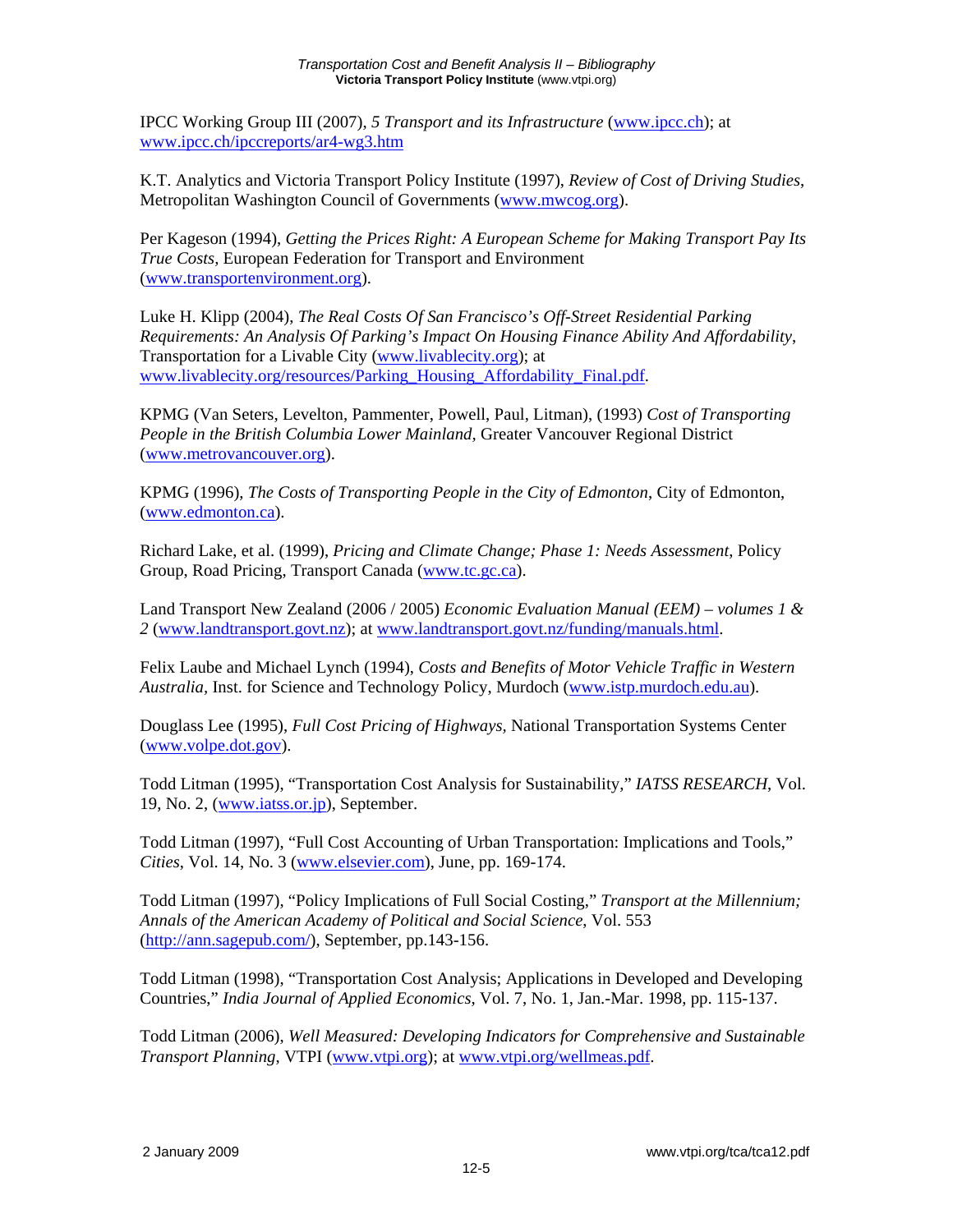Todd Litman (2006), *Evaluating Transportation Land Use Impacts*, VTPI (www.vtpi.org); at www.vtpi.org/landuse.pdf.

Todd Litman (2006), *Transportation Elasticities: How Prices and Other Factors Affect Travel Behavior*, Victoria Transport Policy Institute (www.vtpi.org); at www.vtpi.org/elasticities.pdf .

Todd Litman (2006), "Changing Travel Demand: Implications for Transport Planning," *ITE Journal*, Vol. 76, No. 9, (www.ite.org), September 2006, pp. 27-33; at www.vtpi.org/future.pdf.

Todd Litman (2007), *Socially Optimal Transport Prices and Markets*, Victoria Transport Policy Institute (www.vtpi.org); at www.vtpi.org/sotpm.pdf.

Todd Litman (2007), *Build for Comfort, Not Just Speed: Valuing Service Quality Impacts In Transport Planning*, Victoria Transport Policy Institute (www.vtpi.org); at www.vtpi.org/quality.pdf.

Todd Litman (2008), *Parking Management: Strategies, Evaluation and Planning*, VTPI (www.vtpi.org); at www.vtpi.org/park\_man.pdf.

Todd Litman (2008), *Evaluating Accessibility for Transportation Planning*, Victoria Transport Policy Institute (www.vtpi.org); at www.vtpi.org/access.pdf.

Todd Litman, Charles Komanoff and Douglas Howell (1998), *Road Relief; Tax and Pricing Shifts for a Fairer, Cleaner, and Less Congested Transportation System in Washington State*, Energy Outreach Center/Climate Solutions (www.climatesolutions.org).

Gordon Lovegrove and Todd Litman (2008), *Macrolevel Collision Prediction Models to Evaluate Road Safety Effects of Mobility Management Strategies: New Empirical Tools to Promote Sustainable Development*, Transportation Research Board 87th Annual Meeting (www.trb.org); at www.vtpi.org/lovegrove\_litman.pdf.

M. Maibach, et al. (2008), *Handbook on Estimation of External Cost in the Transport Sector,* CE Delft (www.ce.nl); at http://ec.europa.eu/transport/costs/handbook/doc/2008\_01\_15\_handbook\_external\_cost\_en.pdf

Virginia McConnell and Margaret Walls (2005). *The Value of Open Space: Evidence from Studies of Nonmarket Benefits,* Resources of the future (www.rff.org); at www.rff.org/rff/documents/rff-report-open%20spaces.pdf.

Paul Mees (2000), *A Very Public Solution: Transport in the Dispersed City.* Melbourne University Press (www.mup.com.au).

Donald Miller and Domenico Patassini (2005), *Beyond Benefit Cost Analysis: Accounting for Non-Market Values in Planning Evaluation*, Ashgate (www.ashgate.com).

Peter Miller and John Moffet (1993), *The Price of Mobility: Uncovering Hidden Costs of Transportation,* NRDC (www.nrdc.org).

James Murphy and Mark Delucchi (1998), "Review of the Literature on the Social Cost of Motor Vehicle Use in the United States, *Journal of Transportation and Statistics*, Vol. 1, No. 1, Bureau of Transportation Statistics (www.bts.gov), Jan. 1998, pp. 15-42.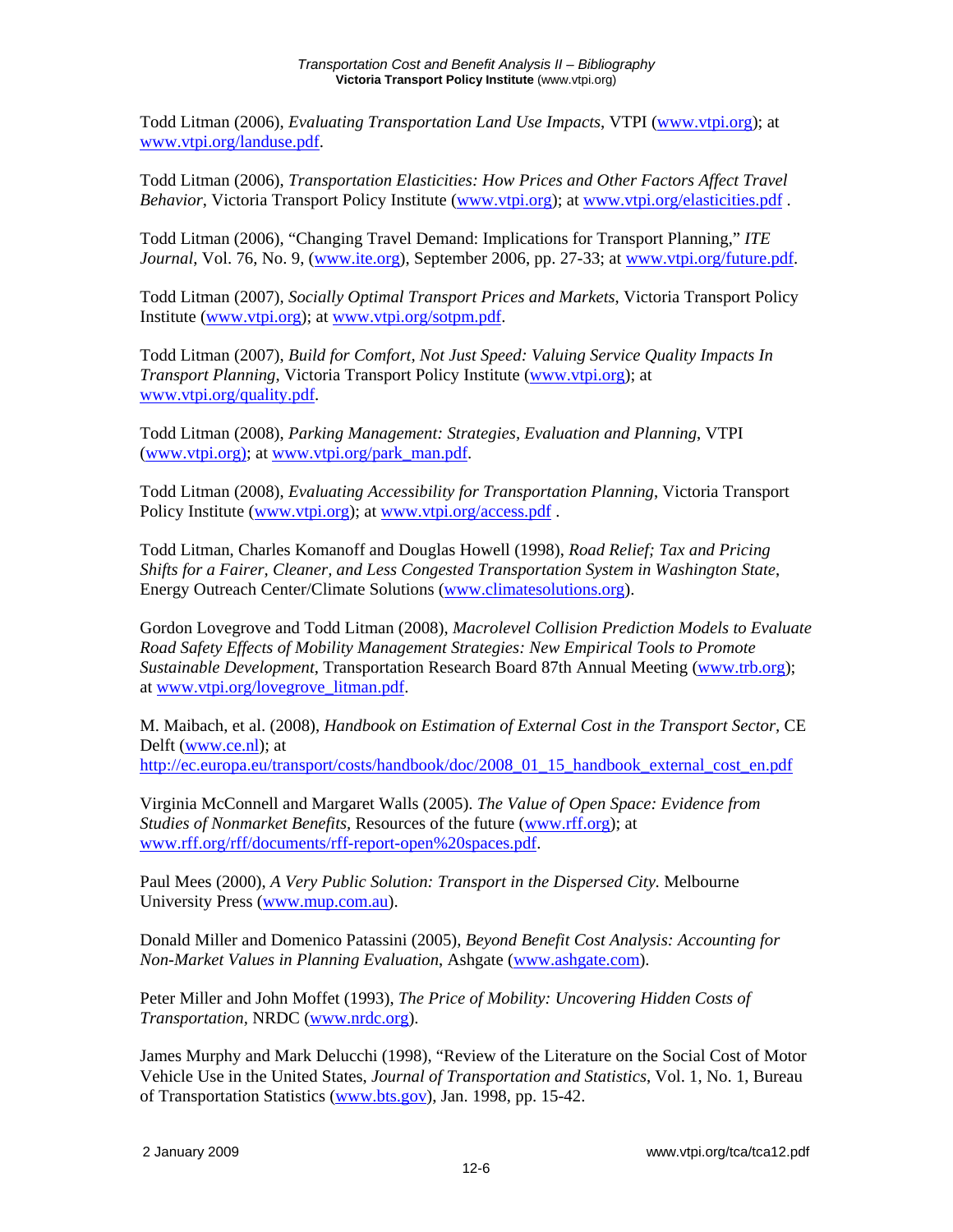Norman Myers (1998), *Perverse Subsidies; Tax \$s Undercutting Our Economies and Environments Alike*, International Institute for Sustainable Development (www.iisd.org).

National Highway Institute (1995), *Estimating the Impacts of Urban Transportation Alternatives,*  Federal Highway Administration (www.fhwa.dot.gov), #FHWA-HI-94-053.

Peter Newman and Jeff Kenworthy (1998), *Sustainability and Cities; Overcoming Automobile Dependency*, Island Press (www.islandpress.org).

OECD (2002), *Environmental Impacts of Transport Subsidies*, OECD Workshop on Environmentally Harmful Subsidies (www.oecd.org).

Office of Technology Assessment (1994), *Saving Energy in U.S. Transportation,* Office of Technology Assessment (www.access.gpo.gov/ota).

Margaret O'Mahony, Kieran Kirwan and Sean McGrath (1997), "Modeling the Internalization of External Costs of Transport," *Transport. Research Record 1576*, TRB (www.trb.org), pp. 93-98.

Steven E. Polzin, Xuehao Chu and Vishaka Shiva Raman (2008), *Exploration of a Shift in Household Transportation Spending from Vehicles to Public Transportation*, Center for Urban Transportation Research (www.nctr.usf.edu); at www.nctr.usf.edu/pdf/77722.pdf.

John Poorman (1995), *Estimating Marginal Monetary Costs of Travel in the Capital District,*  Capital District Transportation Committee (www.cdtcmpo.org).

Richard C. Porter (1999), *Economics at the Wheel; The Costs of Cars and Drivers*, Academic Press (www.academicpress.com).

PSRC (1996), *The Costs of Transportation; Expenditures on Surface Transportation in the Central Puget Sound Region for 1995*, Puget Sound Regional Council (http://psrc.org/).

John Quiggin (2006), *Stern and the critics on discounting,* University of Queensland (www.uq.edu.au); at http://johnquiggin.com/wpcontent/uploads/2006/12/sternreviewed06121.pdf

Cora Roelofs and Charles Komanoff (1994), *Subsidies for Traffic: How Taxpayer Dollars Underwrite Driving in New York State,* Tri-State Transportation Campaign, (New York).

Gabriel Roth (1996), *Roads in a Market Economy*, Avebury (Aldershot).

K. H. Schaeffer and Elliott Sclar (1980), *Access for All; Transportation and Urban Growth*, Columbia University Press (www.cup.columbia.edu).

Donald Shoup (2005), *The High Cost of Free Parking*, Planners Press (www.planning.org).

Kenneth Small, Clifford Winston and Carol Evans (1989), *Road Work,* Brookings Institute (www.brookings.edu).

Sir Nicholas Stern et al.(2006), *Stern Review on the Economics of Climate Change*, UK Office of Climate Change (www.occ.gov.uk); at www.sternreview.org.uk.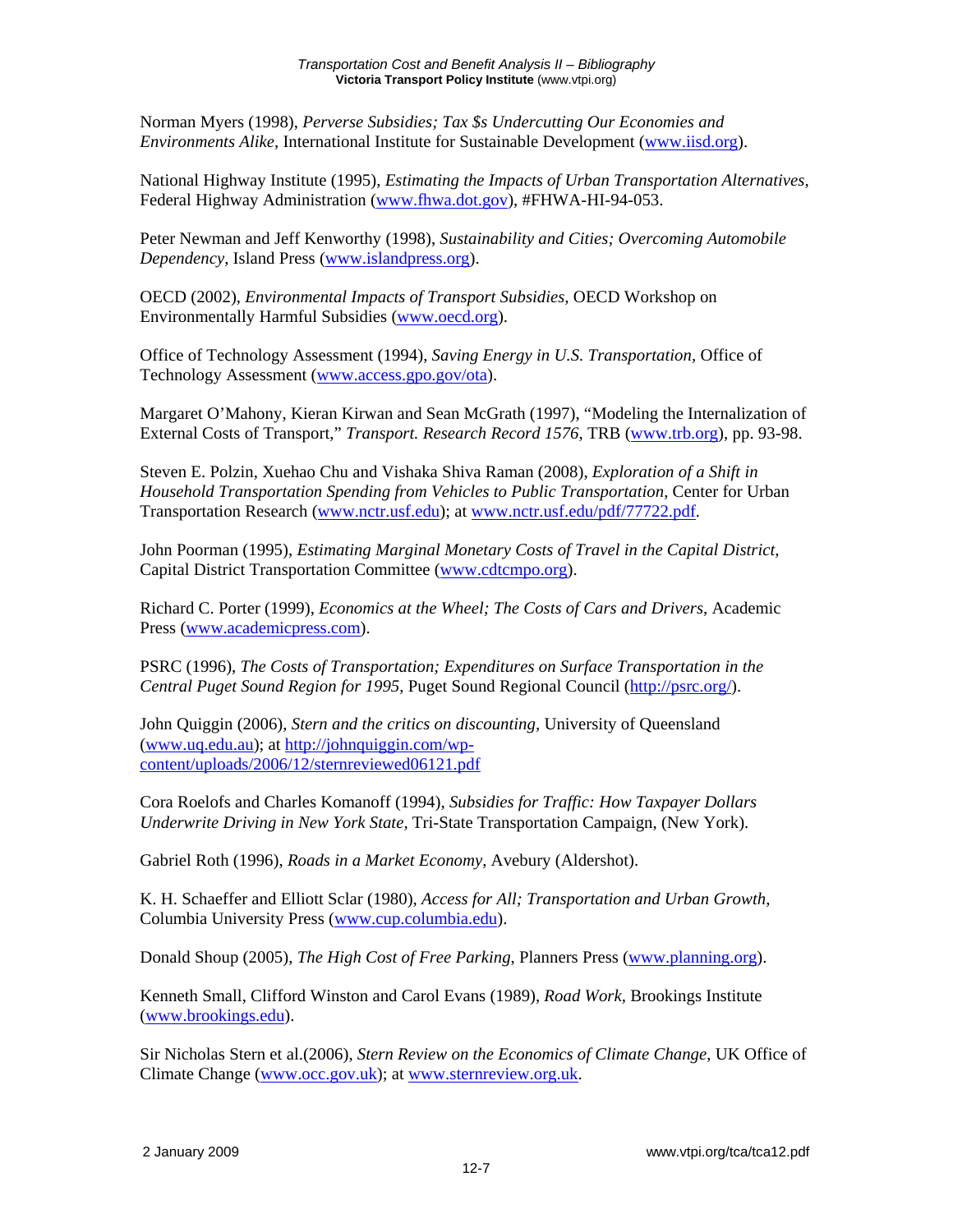Raymond Tellis, and C.Jotin Khisty (1997), "Social Cost Component of an Efficient Toll," *Transportation Research Record 1576*, TRB (www.trb.org), pp. 140-146.

Transport and Environment Committee (1998), *Inquiry into the Environmental Effects of Road Transport*, New Zealand House of Representatives (www.parliament.nz).

Transport Concepts (1994), *External Costs of Truck and Train,* Brotherhood of Maintenance of Way Employees (www.bmwe.org).

Transportation and Climate Change Collaborative (1995), *A Strategy for Sustainable Transportation in Ontario,* National Round Table on the Environment and Economy (www.nrteetrnee.ca).

Transport Canada (2003-2007), *The Full Cost Investigation of Transportation in Canada*, (www.tc.gc.ca); at www.tc.gc.ca/pol/en/aca/fci/menu.htm . For technical analysis see Anming Zhang, Anthony E. Boardman, David Gillen and W.G. Waters II (2005), *Towards Estimating the Social and Environmental Costs of Transportation in Canada*, Centre for Transportation Studies, University of British Columbia (www.sauder.ubc.ca/cts).

TRB (2002), *Identifying Environmental Research Needs In Transportation*, Transportation Research Board (www.trb.org).

Paul J. Tranter (2004), *Effective Speeds: Car Costs are Slowing Us Down*, University of New South Wales, for the Australian Greenhouse Office (www.climatechange.gov.au); at www.environment.gov.au/settlements/transport/publications/effectivespeeds.html.

David Urbanczyk and Jeanette Corlett (1995), *The Cost of Driving in the Chicago Metropolitan Region,* Chicago Metropolitan Planning Council (www.metroplanning.org).

H.P. van Essen, B.H. Boon, M. Maibach and C. Schreyer (2007), *Methodologies For External Cost Estimates And Internalization Scenarios: Discussion Paper For The Workshop On Internalisation On March 15, 2007*, CE Delft (www.ce.nl); at www.ce.nl/4288\_Inputpaper.pdf.

Erik Verhoef (1994), "External Effects and Social Costs of Road Transport," *Transportation Research*, Vol. 28A, No.4, (www.elsevier.com/locate/tra).

Sigurd Weinreich (1998), *The QUITS Study – Quality Indicators of Transport Systems; External Cost Analysis in the QUITS Project*, ZEW (www.zew.de/en).

Tay Wilson and Charlotte Neff (1983), *Social Dimension in Transportation Assessment ,* Gower (www.ashgate.com).

Works Consultancy Services Ltd. (1993), *Land Transport Externalities,* Transit New Zealand (www.transit.govt.nz), Report #19.

Christopher Zegras, Dharm Guruswamy and Eric Miller (1994), *Urban Transportation, Land Use, Energy Consumption, and Air Quality: Implications for Modeling,* IIEC (www.iiec.org).

Christopher Zegras with Todd Litman (1997), *Analysis of the Full Costs and Impacts of Transportation in Santiago de Chile,* IIEC (www.iiec.org).